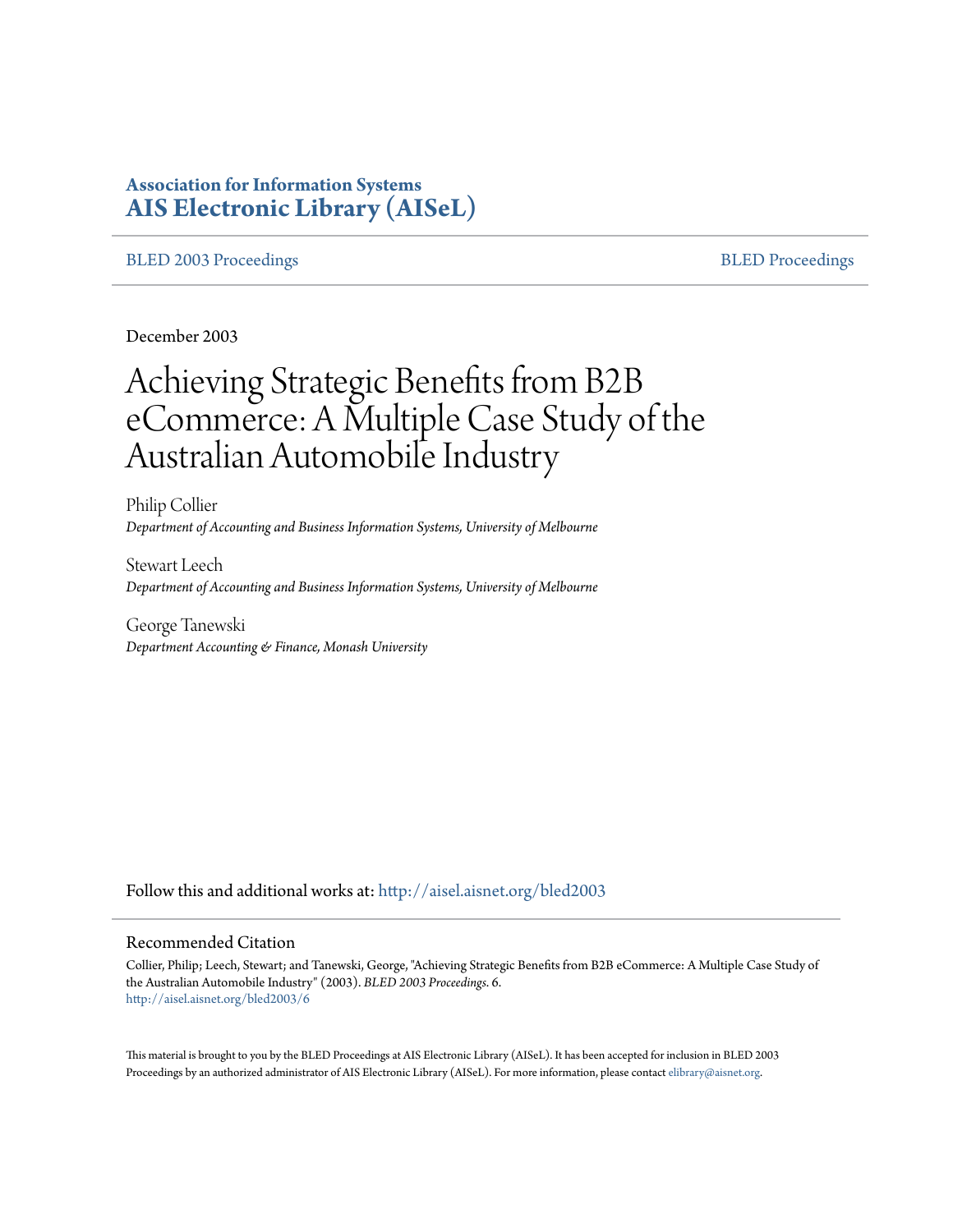# **16th Bled eCommerce Conference**

#### **eTransformation**

Bled, Slovenia, June 9 – 11, 2003

# **Achieving Strategic Benefits from B2B eCommerce: A Multiple Case Study of the Australian Automobile Industry**

## **George Tanewski**

Department Accounting & Finance, Monash University, Australia George.Tanewski@BusEco.monash.edu.au

#### **Philip A. Collier, Stewart A. Leech**

Department of Accounting and Business Information Systems, University of Melbourne, Australia PCollier@unimelb.edu.au, SALeech@unimelb.edu.au

## **Abstract**

*A request from a powerful customer to use B2B e-commerce is a significant external stimulus for a supplier. Indications from extant research that considers the determinants of EDI adoption are that when customer power is exercised, supplier benefits from B2B e-commerce are typically diminished in the short term. However, with more information becoming available to suppliers using a wider range of electronic modes, suppliers need better advice about how to achieve inter-organizational strategic alignment and gain benefits more quickly. A model of strategic alignment is proposed and tested using multiple case studies in the Australian automotive industry.* 

## **1. Introduction**

During the 1990s there was considerable research on the adoption, use, and overall benefit of EDI. However, in the late 1990s Internet and Web technologies have created a variety of alternatives to EDI for inter-organization coordination (den Hengst & Sol 2002). B2B e-commerce using these newer technologies has been less widely studied. In particular, there is little research that considers how to achieve alignment of B2B ecommerce strategies with overall business strategies (Gebauer & Shaw 2002).

B2B e-commerce is concerned with "systems and processes that support the flow of information between organizations as it occurs in procurement; manufacturing; research and development; sales; and distribution of goods, information and services" (Gebauer & Shaw 2002). It is well documented that large *hub firms* (Barber 1991) are able to exercise power over their suppliers (*spoke firms)*, when they request the use of EDI. This is an important impetus for EDI adoption in 75% or more firms (Premkumar & Ramamurthy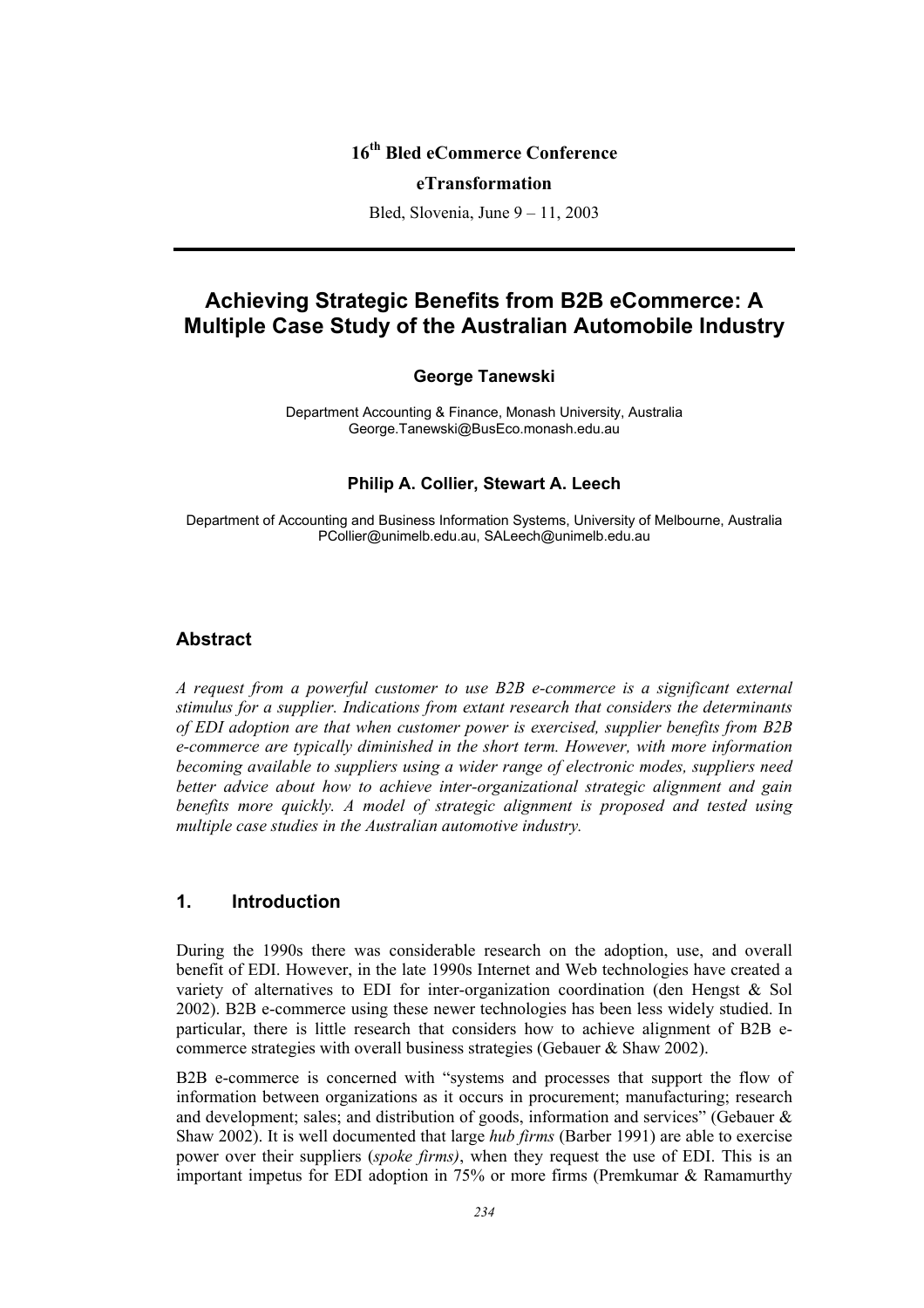1995; Khananchi & Sutton 2001). In this context, hub firms typically enjoy a disproportionate share of tangible benefits compared with intangible benefits typically reported by spoke firms<sup>1</sup> (Reekers & Smithson 1996; Sriram et. al. 2000).

The aim of this research is (1) to broaden consideration of the types and mode of B2B ecommerce compared with earlier studies that focus on EDI, and (2) to study business and IT strategy with respect to the external influence that is created by B2B e-commerce. The focus of the research is on spoke firms who are subject to customer power. Compared with Chatfield and Yetton (2000), this research proposes a model of inter-organizational strategic alignment (Henderson & Venkatraman 1999) and focuses attention on aspects of IT strategy, infrastructure and processes. This model aims to provide suppliers with more detailed advice about how to gain benefits more rapidly from B2B e-commerce when subject to customer power.

This paper is organized as follows: first description of the propositions and background and rationale for this research; second the multiple-case study procedure used in this investigation; third the results followed by a discussion of possible implications for practice and finally conclusions and limitations.

# **2. Background Theory and Research Propositions**

A variety of different theoretical perspectives has been brought to bear in research on EDI adoption, use, and benefit. These include intra-organization theories of innovation diffusion, inter-organization theories of resource dependence, and transaction costs, together with environmental or network characteristics concerning inter-organizational relationships and trust (Reekers & Smithson 1996; Premkumar & Ramamurthy 1995; Premkumar et. al. 1997; Hart & Saunders 1998). These theoretical perspectives tend to overlap and are used to identify a range of potential influences of EDI adoption. These influences are now briefly discussed.

Prekumar and Ramamurthy (1995) and Prekumar, Ramamurthy and Crum (1997) contrast EDI non-adoption with EDI adoption through the exercise of customer power or by internal proactive actions. Top management support in larger firms emerges as strong determinants of proactive adoption. Competitive pressure and customer power/support distinguishes adopters from non-adopters. In multiple case-study research in the automotive industry, Reekers and Smithson (1996) highlight the opportunities for increased efficiency from using EDI, the types of dependence that exists between customers and suppliers, and the need for adaptation or integration if strategic aims from using EDI are to be achieved.

Hart and Saunders (1998) contrast supplier dependence/customer power with supplier commitment/trust as determinants of EDI usage. About one year after EDI adoption, the dependent suppliers used fewer message types than the committed suppliers, possibly because of fears about disclosing proprietary information. Additionally, Sriram et. al. (2000) examine the benefits from EDI by period of use. Longer experience with EDI is positively associated with perceived benefits over nearly all types of benefit studied.

Bergeron and Raymond (1997) found that organizational support for EDI is positively associated with benefits from EDI. In the absence of organizational support, their longitudinal study demonstrated that imposition of EDI is negatively associated with benefits initially, but as integration of EDI increases over time, the benefits increase.

<sup>&</sup>lt;sup>1</sup> Hubs are reported to perceive EDI to increase productivity or save on manpower, while spoke firms see benefits in terms of enhanced customer service or remaining competitive.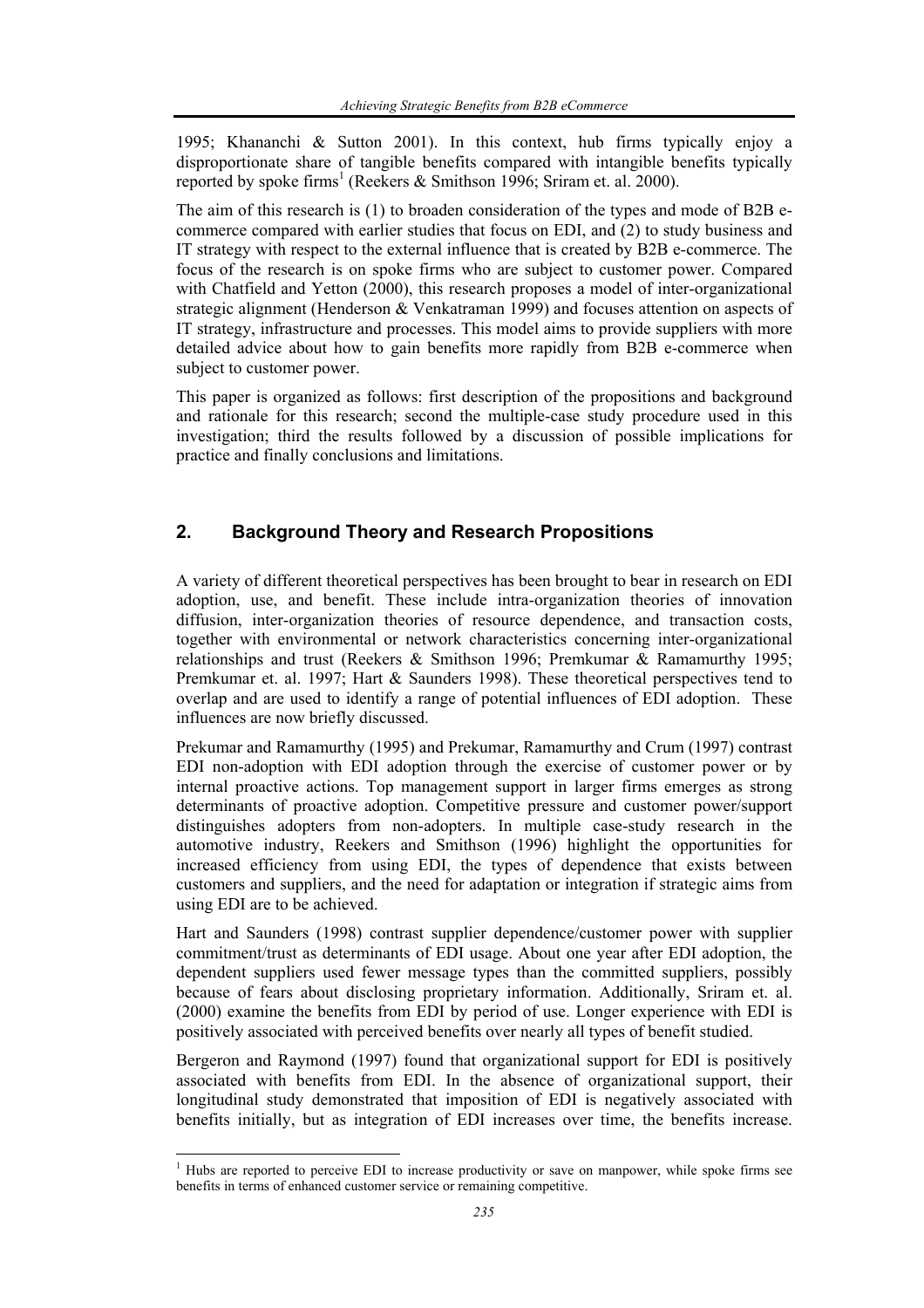Iskandar, Kurokawa and LeBlanc (2001) confirm that a proactive management together with larger firm size are associated with EDI integration.

Swatman et. al. (1994) proposed a four-stage model of EDI integration, from a manual "rip-and-read" (Lauer 2000) style of EDI terminal through to seamless integration with internal information systems, including a hypothesized series of stages to full integration. Tuunainen (1998) also discusses evolution paths in similar terms. Khananchi and Sutton (2001, Table 14) report that only 3.9% of (mostly) SME spoke firms have achieved seamless integration of externally sourced electronic information with internal information systems by early 1998.

There are strong indications from the research summarized above that largely tactical benefits (operational efficiency gains) from EDI, especially for spoke firms, are achieved more rapidly by adopting a proactive approach and by integration with internal systems. However, other research studies (e.g., Mukhopadhyay, Kekre & Kalathur 1995; Riggins & Mukhopadhyay 1994; Reekers & Smithson 1996) propose that EDI can provide strategic benefits to the organisation such as time-based competitive advantage in the form of just-in-time (JIT) and total quality management (TQM) systems. Stalk, Evans and Shulman (1992) argue that the automobile manufacturing industry is dependent on timebased competition, which focuses on reducing cycle time or response time through the use of EDI in the entire value chain.

Chatfield and Yetton (2000), who focus on strategic benefits, introduce a concept of EDI embeddedness<sup>2</sup> as a basis for examining levels of inter-organisational cooperation. The theory of embeddedness suggests that embedded inter-firm relationships rely on exchange of sensitive information, joint problem solving and trust. This is defined in terms of the MIT 90s model (Scott Morton 1991) which is underpinned by a theory of fit between five domains including IT, strategy and individual roles and skills. Low-level embeddedness is defined in terms of limited inter-firm alignment in the IT domain; moderate-level embeddedness adds alignment in the strategic domain; while high-level alignment relies on social ties between individuals in the firms. Strategic payoff for hub firms is highly correlated with EDI embeddedness for the six case studies considered (Chatfield & Yetton 2000). For example, Honda in Japan exhibits high-level EDI embeddedness for high strategic payoff, while Ford in the USA exhibits low-level EDI embeddedness with its suppliers and has achieved low strategic payoff.

Numerous other researchers (see for example Chandler 1962; Brynjolfsson, Renshaw & van Alstyne 1997) describe the importance of achieving fit among a firm's strategy, its structure, and its managerial processes, and in particular the issue of aligning business strategy with IT strategy. Chatfield and Yetton (2000) have contributed insights into how the notion of fit can extend to inter-organization systems. However, there is little evidence about how inter-organization fit can be achieved in practice.

Henderson and Venkatraman (1999) provide a strategic alignment model that focuses on business strategy and IT strategy together with respective infrastructure and processes (see Figure 1). This model addresses all the domains of fit, but provides a further level of refinement compared with the MIT 90s model. Each of the four dimensions of the strategic alignment model contains additional advice about three components that need to be addressed and themselves aligned. In this research, we use this method as a basis for distinguishing different levels of alignment in an inter-organizational perspective, while also providing advice about how to enhance alignment for B2B e-commerce.

<sup>&</sup>lt;sup>2</sup> EDI system integration at both initiator and adopting firms.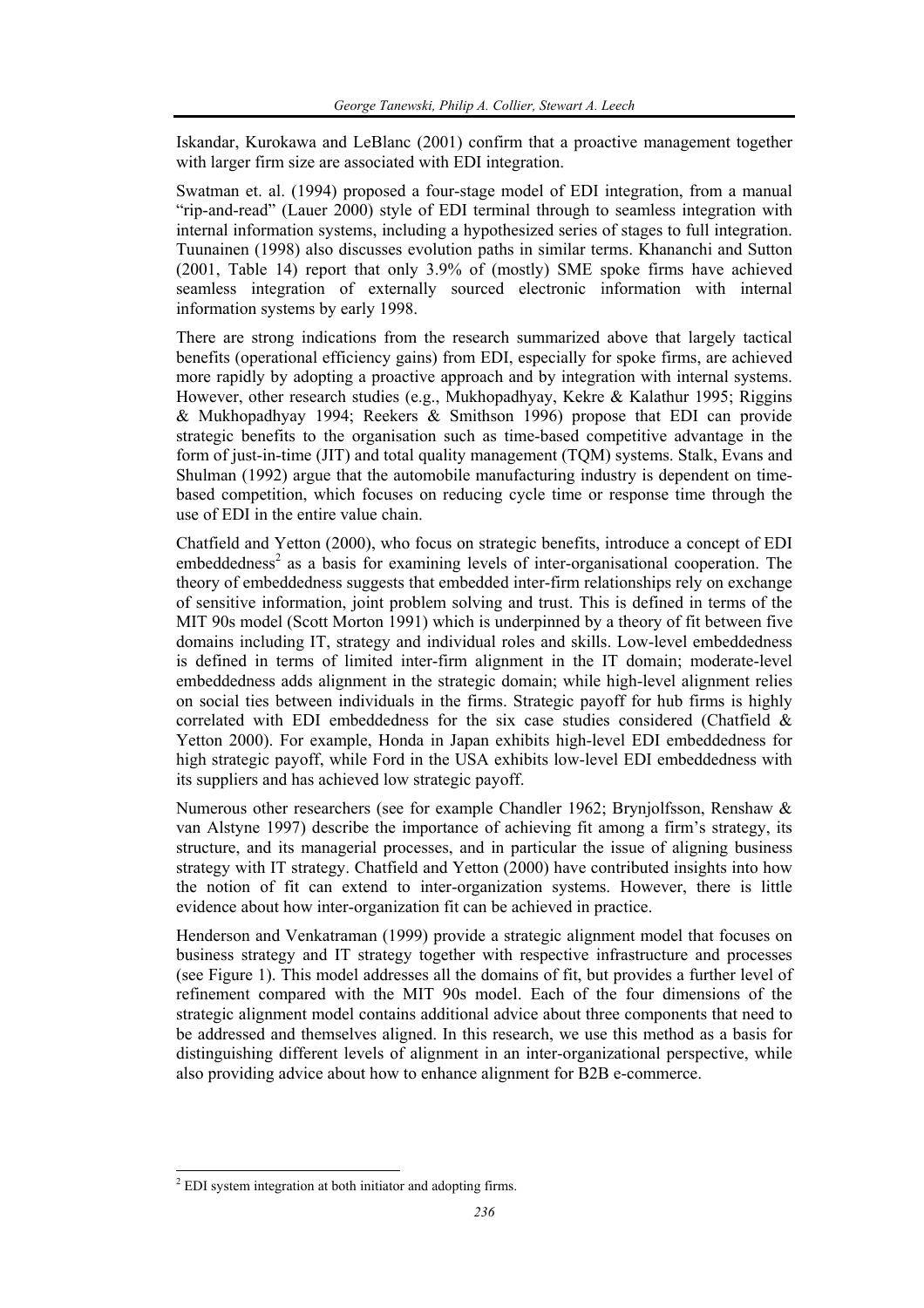*Achieving Strategic Benefits from B2B eCommerce* 



*Figure 1: A strategic alignment model (based on Henderson and Venkatraman 1999)* 



*Figure 2: High-Level Inter-Organizational Strategic Alignment* 

High-level inter-organizational strategic alignment is defined in terms of strategic fit that spans the IT and business strategy of both hub (initiator) and spoke (adopter) firms. Additionally, their IT and business infrastructure and processes are all integrated together in a way that is linked to their respective strategies (Figure 2). Within the adopter's IT strategy, there is alignment between the technology scope, IT governance and systemic competencies; while within IT infrastructure and processes, the operational architecture, processes and skills are aligned (Figure 3). (Definitions for the components of IT strategy and IT infrastructure and processes are provided in Table 1).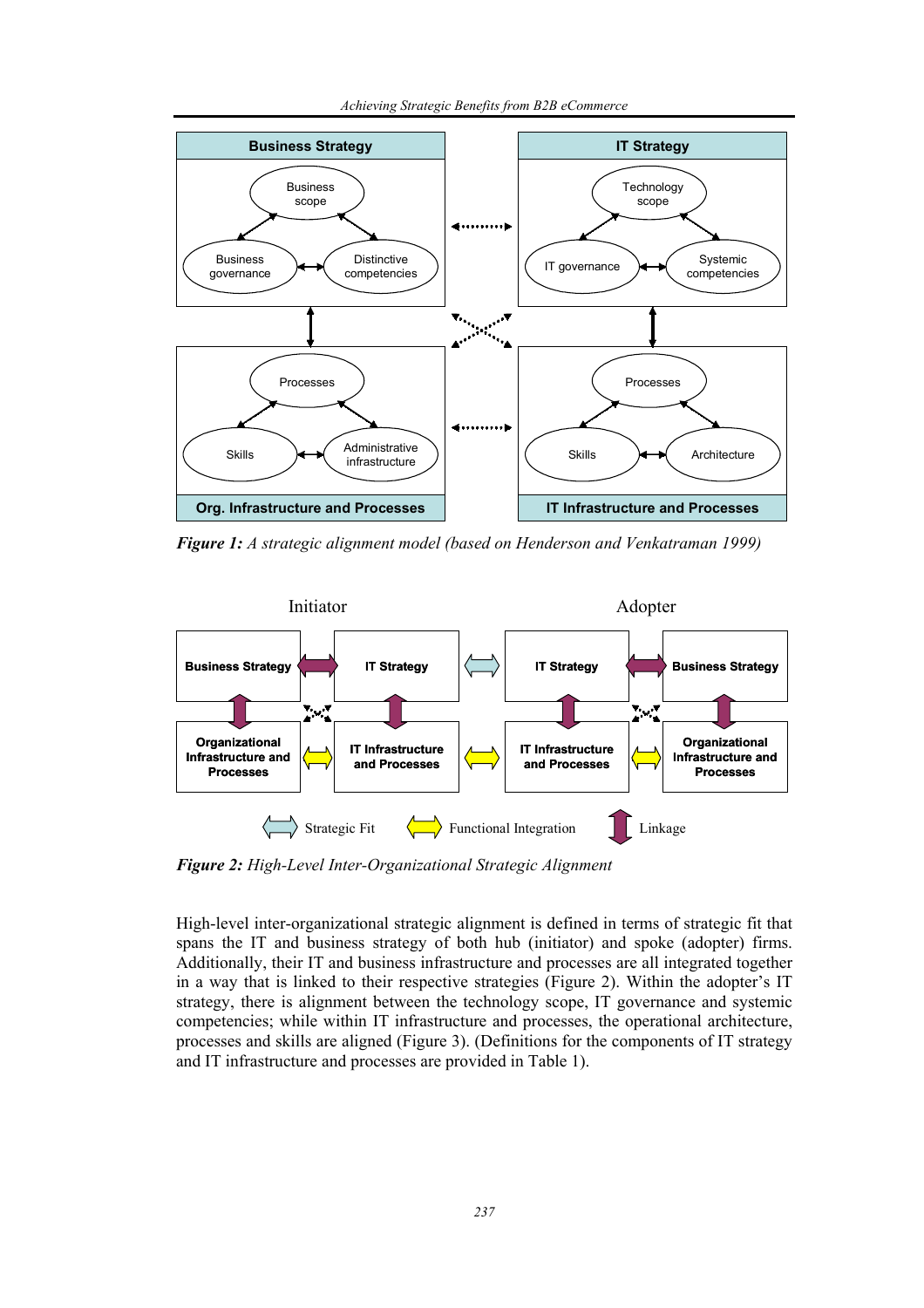| Component                | Definition                                                                                                                                                                                                                                                                                                          |  |  |
|--------------------------|---------------------------------------------------------------------------------------------------------------------------------------------------------------------------------------------------------------------------------------------------------------------------------------------------------------------|--|--|
| Technology<br>scope      | Refers to information technologies that support both business strategies<br>and/or new business initiatives such as EDI, Web-based applications,<br>AANX, and Covisint (pg. 474).                                                                                                                                   |  |  |
| IT governance            | Mechanisms that assist in selecting and obtaining the required IT<br>competencies through the formation of numerous relationships such as<br>strategic alliances, joint ventures, and relational marketing exchanges<br>$(pg. 474)$ .                                                                               |  |  |
| Systemic<br>competencies | Refers to comparative advantage attributes of IT strategy that contribute<br>positively to either the creation of new or to the support of existing<br>Such IT strategy attributes could be system<br>business strategies.<br>reliability, cost-performance levels, and interconnectivity flexibility (pg.<br>474). |  |  |
| Processes                | The work processes that are central to the operations of the information<br>systems infrastructure (pg. 475).                                                                                                                                                                                                       |  |  |
| Skills                   | The skills required to effectively manage and operate the information<br>systems infrastructure within the organization (pg. 475).                                                                                                                                                                                  |  |  |
| Architecture             | The technical infrastructure of the organization is collectively the result<br>of choices made with respect to the portfolio of applications, the<br>configuration of hardware, software, communication, and data (pg. 474-<br>475).                                                                                |  |  |

*Table 1: Definitions for the Components of IT Strategy and IT Infrastructure and Processes (based on Henderson and Venkatraman 1999)* 



*Figure 3: High-Level Inter-Organizational Strategic Alignment (adopter IT domains)* 

Medium-level inter-organizational strategic alignment differs from Figure 2 by the lack of explicit linkages between the adopter's business strategy and its IT strategy, and a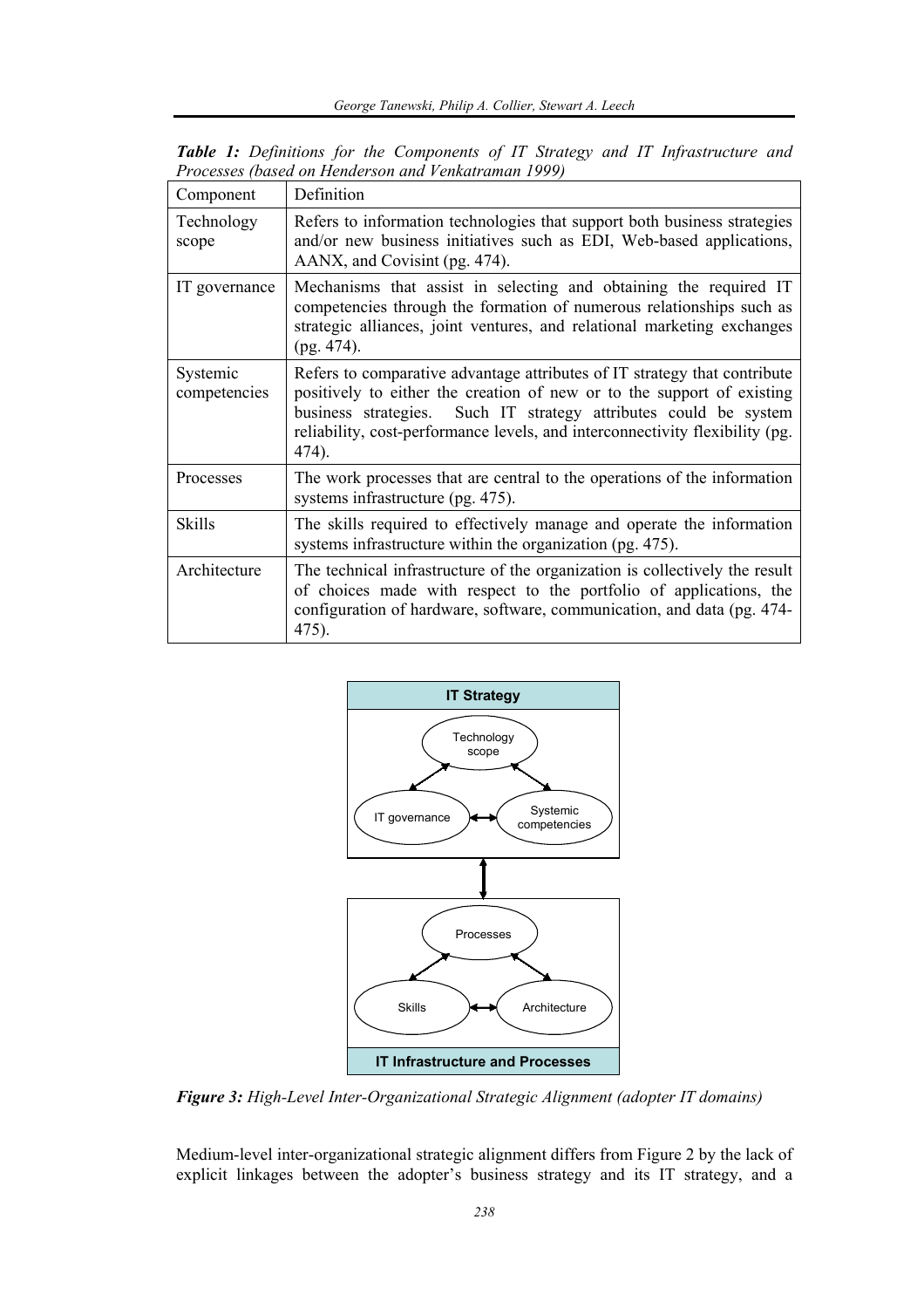weakening of the linkage to business infrastructure and processes. There is still an effort to functionally integrate the IT with business infrastructure and processes. Within the IT dimensions, systemic competencies and IT architecture are undeveloped or missing (Figure 4).



*Figure 4: Medium-Level Inter-Organizational Strategic Alignment (adopter IT domains)* 



*Figure 5: Low-Level Inter-Organizational Strategic Alignment (adopter IT domains)* 

Low-level inter-organizational strategic alignment differs from medium level alignment by the lack of functional integration between the IT with business infrastructure and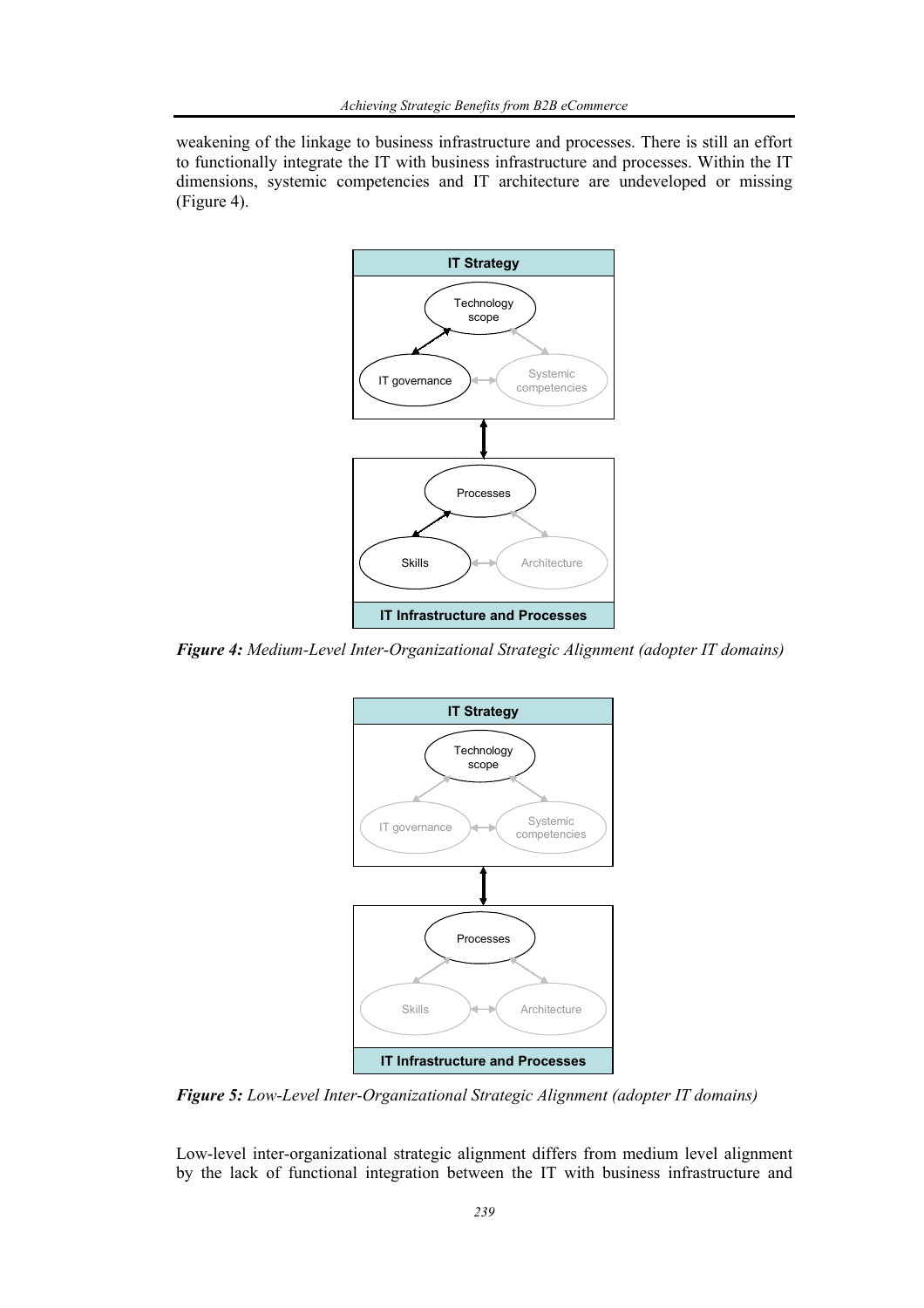processes. Within the IT domains, only technology scope and processes are well developed (Figure 5).

Given this prior research, we set forth the following research propositions:

*Research Propositions 1a and 1b:* 

*Spoke firms that adopt B2B e-commerce as a result of the exercise of customer power exhibit lower-levels of inter-organizational strategic alignment.* 

*Spoke firms that adopt B2B e-commerce as a result of an internal proactive decision exhibit higher-levels of inter-organizational strategic alignment.*

*Research Proposition 2:* 

*Spoke firms that have achieved inter-organizational strategic alignment are better placed to gain long-term benefits.* 

If the models of inter-organizational strategic alignment are validated, they provide advice about proactive adoption of B2B e-commerce, which provides for higher levels of benefits. This enhances earlier advice that was provided in the context of EDI, for example Swatman et. al. (1994).

In a broader context, this research also contributes to a growing body of literature that considers the relationship between IT strategy, infrastructure, and processes which can affect firm performance and value (Henderson & Venkatraman 1999).

# **3. Research Method**

To examine the propositions in this research, we investigated five tier 1 suppliers to the automotive industry in Australia. The automotive industry is a major manufacturing industry worldwide, with the largest six manufacturers responsible for 86% of global production. This provides a basis for the original equipment manufacturers (hereafter referred to as OEMs) to exercise power over many of their suppliers, especially in regional locations.

A long-term trend in the industry is for the OEMs to outsource component production. Tier 1 suppliers, in turn, have shifted their focus towards system integration of modules rather than production of individual components. As evidenced by the 3DayCar programme<sup>3</sup>, there has been a trend towards shorter lead times during the 1990s, with a vision for a 3-day cycle from order placement to delivery. A briefing paper from the 3DayCar programme<sup>4</sup> highlights trends towards EDI and web-based information exchange amongst vehicle makers and suppliers, but also notes numerous barriers that arise from current IT systems and confusion about future trends.

Australia's automotive industry is relatively small in a global context. Its size is broadly comparable with many manufacturing bases outside the USA, Western Europe and Japan. Tier 1 suppliers in Australia typically supply to three or four different OEMs, whereas in the larger markets this can be just one. However, the Australian government has provided leadership to the automotive industry in an effort to sustain its competitive position on a global scale. This research is directly relevant to one aspect of the recent Government

<sup>&</sup>lt;sup>3</sup> http://www.3daycar.com/, accessed on 14 January 2003.

<sup>&</sup>lt;sup>4</sup> "Current IT Systems: The Barriers to 3DayCar", http://www.3daycar.com/ accessed on 15 January 2003.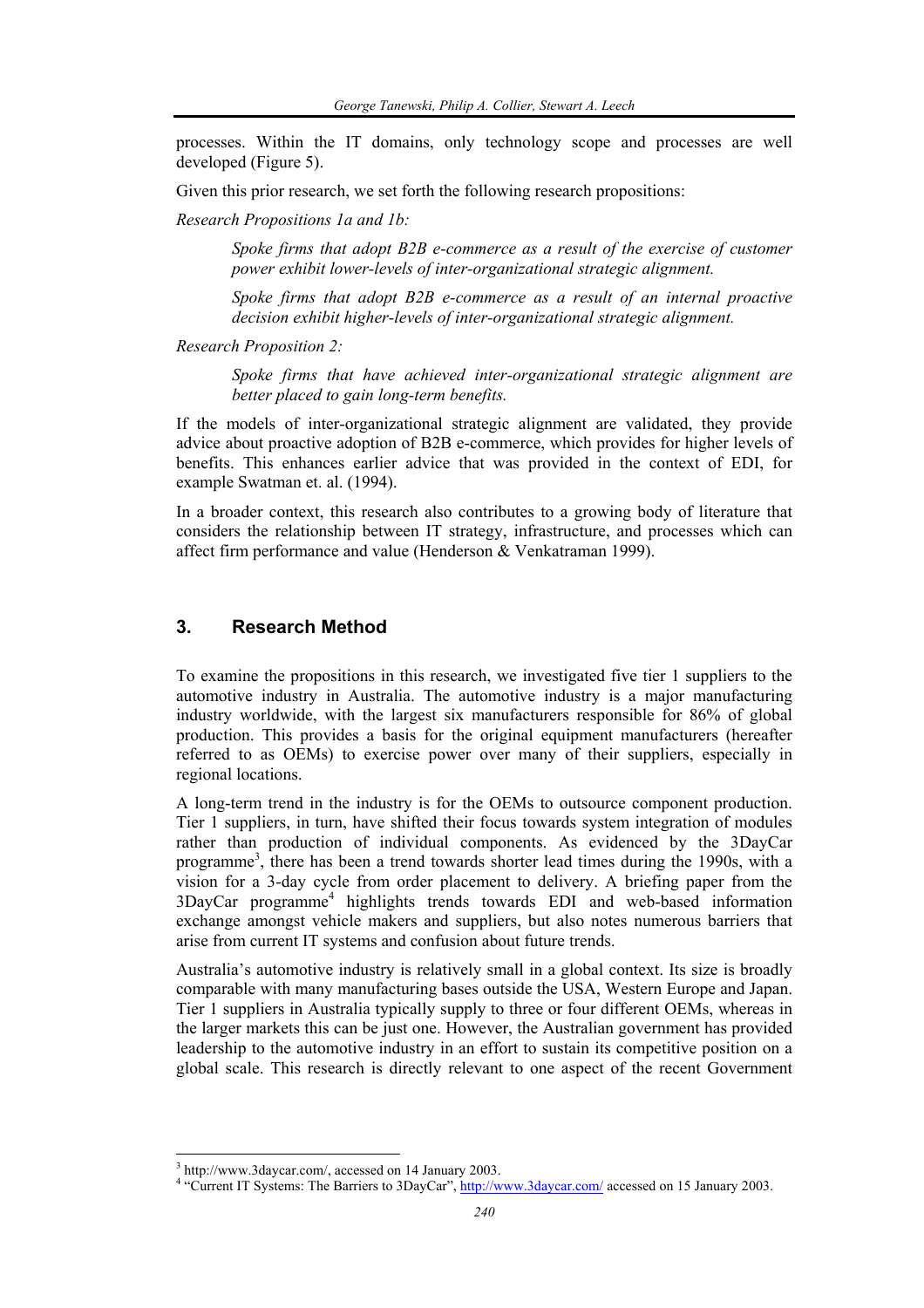Productivity Commission inquiry: the assessment of "the interdependence between vehicle assemblers and component producers"<sup>5</sup>.

A multiple-case study approach was selected in this research to support the primary objective of probing issues related to what changes, if any, spoke firms make to their IT infrastructure, processes and strategy, and the extent of inter-organizational strategic alignment. Since the research is largely exploratory and explanatory in nature, designed to extend earlier conceptual work (e.g., Reekers & Smithson, 1996; Tuunainen, 1998; Chatfield  $&$  Yetton, 2000), the theory and explanation-building approach from case study research depicted by Yin (1994) and Eisenhardt (1989) was followed. The data gathering and analysis procedure was divided into the following steps. First, the research propositions were specified as precisely as possible. Second, the prior specification of the population and sample are important. In this study, industry effects are held constant by the selection of the automotive industry and by a focus on tier 1 suppliers. The sampling logic followed literal replication (cases selected so that they predict similar results) and theoretical replication (cases predicting contrary results to some extent but for predictable reasons) (Yin 1994).

A consultant with extensive experience in the automotive industry provided advice about firms to include in this study given these guidelines, with replication being driven by different sizes and ownership structures of supplier firms. A cross-sectional qualitative analysis was conducted on six companies involved in the automotive industry: five tier 1 suppliers and one OEM (see Table 2). For confidentiality reasons, firms in this research are referred to by number rather than by name. Altogether, three interviewers conducted 12 interviews with executives from the six case companies using a script of structured open-ended questions. We aimed to interview the managing director or CEO and the senior operations and IT executives because these were viewed as "key informants" in our investigation (Yin 1994). In practice this was not always possible. Data collection was carried out between July and December 2002.

The consultant provided extensive comments during the development of the interview guide, which was based on conceptualisations provided by the prior literature and the primary objectives of the investigation. The interview script was in six parts and the following information was collected: (1) Profile of the firm; (2) professional role of interviewee; (3) business strategy of the firm; (4) IT infrastructure and processes of the firm; (5) IT strategy of the firm; and (6) summary and conclusion of the interview.

The interviews were of forty-five to ninety minutes in duration and followed the same predetermined structure. Broad items were used to minimize leading questions and to capture variation in the interviewees' answers. The interviews were performed in an atmosphere of trust where certain confidential issues were discussed and in some cases confidential documents were received. All interviews were tape recorded and transcribed. The manuscript for each interview was checked for errors and then coded. "Open coding" (Miles & Huberman, 1994), an iterative process that allows for comparisons among case studies, was used to summarize segments of the data. For example, one comparison that was essential for this investigation was to examine inter-organizational alignment and to compare similarities and differences among the case studies. Coding was conducted over several weeks and each manuscript's coding scheme was checked independently by at least two members of the research team. The NVivo<sup>6</sup> computer package assisted in the analysis of the interviews.

 $<sup>5</sup>$  http://www.pc.gov.au/inquiry/auto/index.html, accessed on 14 May 2002.</sup>

<sup>&</sup>lt;sup>6</sup> http://www.qsr.com.au/products/nvivo.html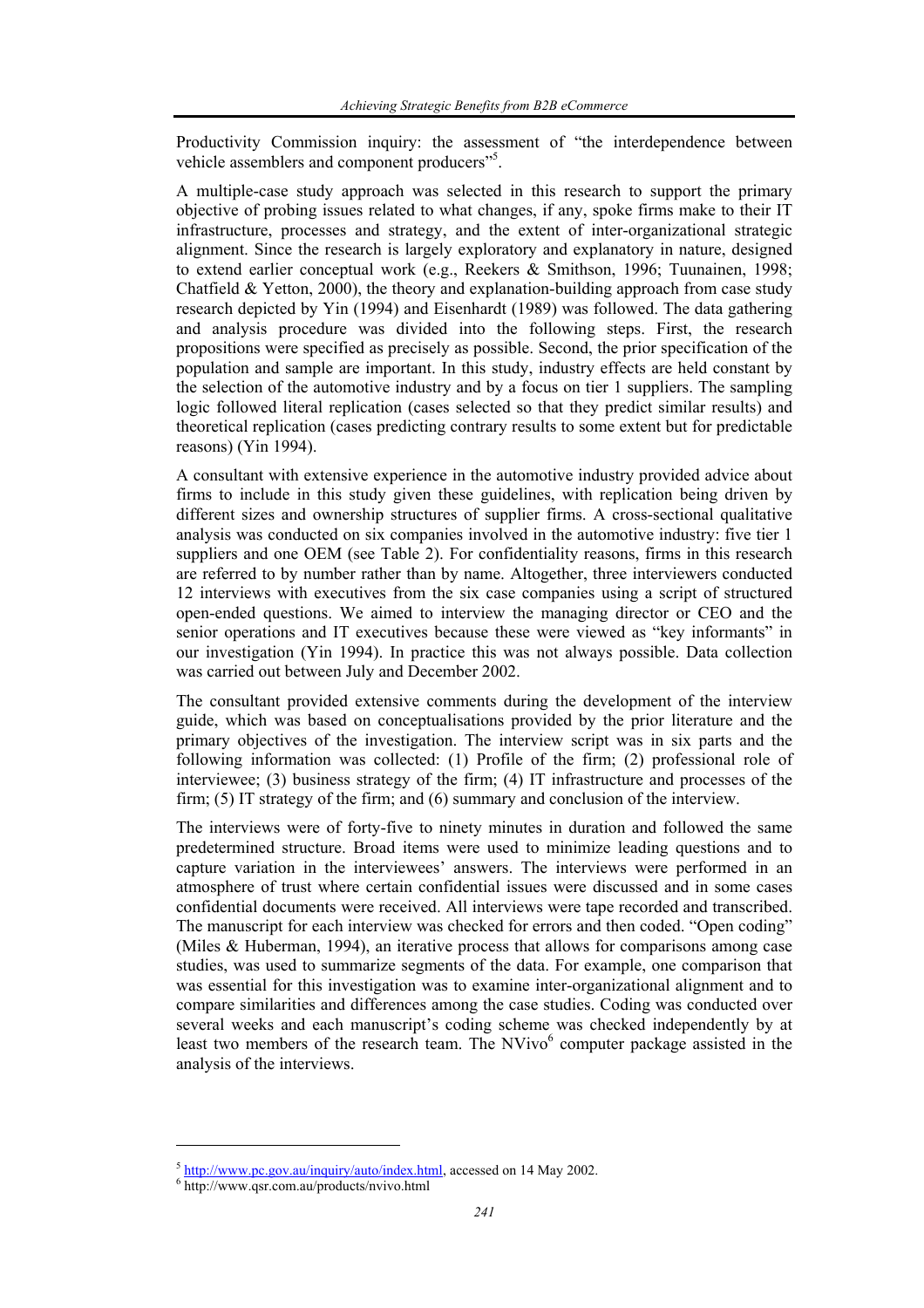| Firm        | $Type^{\dagger}$ |     | Informants                                                                      |
|-------------|------------------|-----|---------------------------------------------------------------------------------|
|             |                  | No. | Positions (Australian unless noted otherwise)                                   |
| Supplier S1 | M, P             | 3   | CEO, Director of Operations, IS Manager                                         |
| Supplier S2 | M, P             | 3   | CEO and Director of Operations,<br><b>GM</b><br>Deputy<br>Logistics, IS Manager |
| Supplier S3 | M, P             | 3   | Asia Pacific CEO, IS Manager, Global IS Manager                                 |
| Supplier S4 | A, P             | 1   | <b>Managing Director</b>                                                        |
| Supplier S5 | A, L             | 1   | <b>IT</b> Manager                                                               |
| <b>OEM</b>  | M, L             | 2   | Manager IS<br>$(ERP)$ ,<br>(Web)<br>-IS<br>Manager<br>and e-<br>commerce)       |

*Table 2: Data collection Sources* 

*† M=multinational, A=Australian, P=privately owned, L=listed* 

## **4. Results**

#### *Research Propositions 1a and 1b:*

Of the five tier 1 supplier firms interviewed, four stated that they adopted B2B ecommerce as a direct result of the exercise of customer power. For example, the CEO of a tier 1 supplier illustrated this point in the following manner: "We are driven by the IT requirements of these very large customers … [we're] advised that you'll have those facilities operational yesterday or you don't get any forward orders. You will not participate in the next model. You put the facilities in or you die" (S1), while the Deputy CEO and Director of Operations of another multinational supplier outlined the influence of customer power in a similar manner: "Very much so. An example would be on the spare parts side of the business where both [large OEMS] have announced that they'll be using ... an internet-based system for ordering of spare parts in the future. So they're dictating the pace in terms of the use of technology in that process" (S2).

However, one supplier discussed a two-way process where not only customers influence suppliers, but suppliers can influence the OEMs and their own suppliers. The Asia Pacific CEO of this supplier elaborates: "Yes absolutely. I think to some degree customers have said we want real time information on our supply time … [but] on the other hand, I think there's people like ourselves who will influence the customers. For instance I mean we were one of the first people who go into real just in time with [large OEM] because we had some supply problems ... [and] we demand it from our suppliers ... So yes, we influence the suppliers [and customers] in that sense" (S3).

All suppliers exchange information electronically with vehicle manufacturers using EDI and to a lesser or greater degree integrate this with their own enterprise systems to enhance the speed of information flow and decision-making. But this integration does not necessarily reflect inter-organizational strategic alignment. For example, as one General Manager of Logistics explains: "I think the business strategy was formulated almost mutually exclusive to the IT strategy. Totally separate from what I can gather. Yeah. There wasn't really an integrated approach" (S2). Even though most suppliers stated that their IT strategy was aligned with the firm's business strategy, this perception does not necessarily indicate strategic alignment. As the CEO of a supplier illustrates: "IT's contribution is pivotal … and one of the reasons it's pivotal is that it's powerful if you use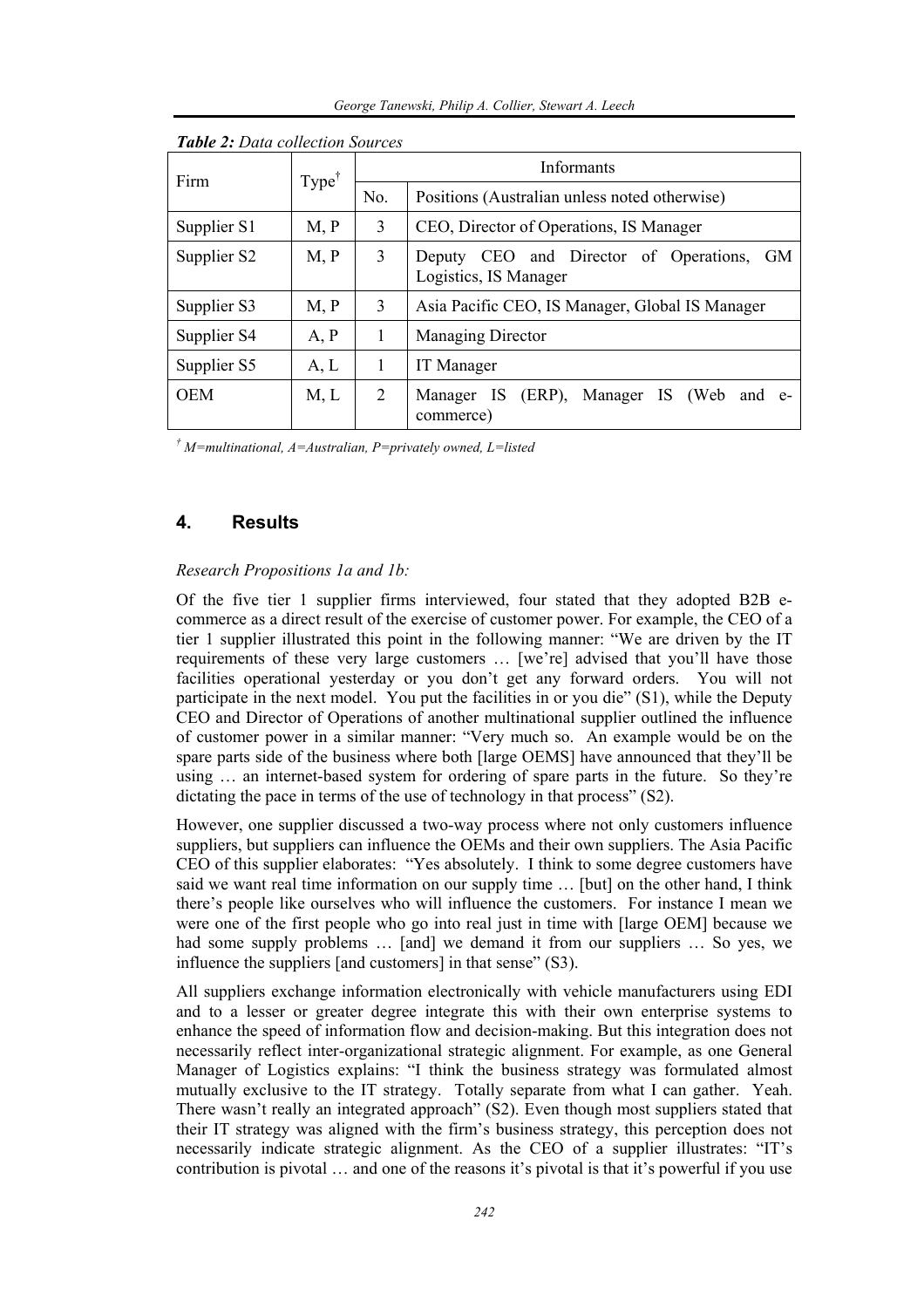it correctly, very powerful. It can save money on the one hand and it can extend customer servicing on the other. And we see it as a key strategic aspect of the business. But again as a tool rather than as an end in itself" (S1).

In the context of the strategic alignment model in Figure 1, tier 1 suppliers view IT as a function that mainly provides support to the business and does not generate strategic direction for the business. The external influence of the OEMs and some internal initiatives impinge directly on IT infrastructure and processes. However, most of these firms have IT staff and processes that aim to integrate information to further exploit its utility. Meanwhile, S3 provides evidence that proactive firms do not wait for influence from external stakeholders, but rather seek to mutually influence the external stakeholders themselves: "I think that [IT] is an enabling tool to facilitate business" (S3). As such there is a low-level of IT strategy in most of the supplier firms, with the exception of S3 that operates under the provisions of a global IT policy. This conclusion is supported by the typical organisational structure of suppliers where the IT manager reports to a finance executive, and IT does not have a separate position in the firm's executive group. One consequence of this is that: "…a [network-related] decision that I can't really share with anybody because management don't know what I'm talking about" (IT manager at S5).

While insights about the value of integration were evident (for example: "…the only problem I would see is that we're not integrated enough electronically …" (S2)), this integration was not necessarily translated into strategic advantage. However, S3 was an exception and took integration one step further in several comments about progressing IT initiatives: "…the demand comes internally. So from the business managers, they suggest areas with suppliers or customers that could be improved, but they're the ones that actually drive the change". An informant from S3 also suggested that the OEMs are lagging behind and they would prefer to work proactively with them to improve IT processes and infrastructures. S3 was the only supplier in the sample that mentioned a global intra-organizational IT policy that covers certain hardware and software standards or products, together with a compliance process.

An issue that is evident amongst tier 1 suppliers is the publishing of information by the OEMs on web portals or extranets. The tier 1 suppliers are expected to log into the extranet and access information that is relevant about meetings and some aspects of their trading relationship. Such an arrangement clearly weakens B2B e-commerce because an extranet does not provide for immediate electronic integration of information, and is another exercise of customer power. This may be one of the clearest symptoms of the evident low-level inter-organizational alignment in Australia and is evidenced by the following description of the problem: "With the Internet each [OEM has] got their own environment that they want you to go into and do whatever they want you to do, [so we've got] different systems in place for every customer that we have. So it becomes a bit of a challenge trying to create them. And some of them can't be integrated at this point. For instance, the [OEM] supplier-network has all their stats on [the Internet], their fliers, all their reject status and other documentation schedules. You can't get the information off the air to make use of it, which is a real problem. With EDI it just feeds straight in, straight through. It's on a standard format" (IS Manager, S1). A similar account of the problem is provided by the general manager of logistics, S2: "EDI is becoming almost old hat. Now that everything is internet based. So we're still trying to get the EDI up and running. The day we finish and have completely EDI 100% integration and raise our hands in the air, they'll [OEMs] say well you're outdated now. It's on the Internet ... Now a lot of our customers will just do what we used to do with our after market customers and that is manually just key in our data. What we want to do is electronically download our data and supply it electronically".

Another problem that was widely raised by suppliers is the different software packages and file exchange formats used by the different vehicle makers for engineering design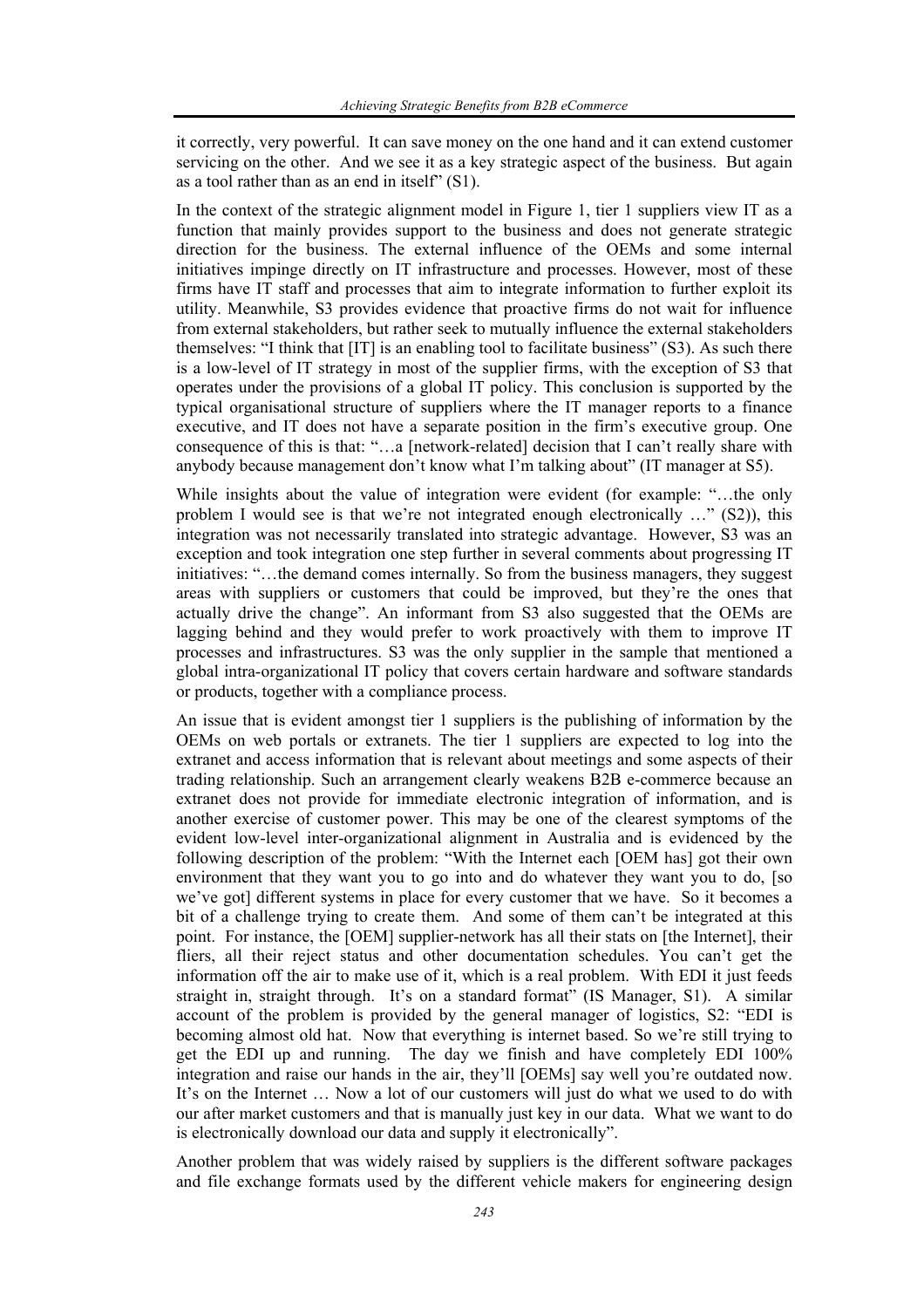information. This appears to be an instance where the OEMs are adopting global firmwide policies. In a small market like Australia where suppliers typically trade with three or four OEMs, this adds considerable costs to the suppliers. However, some of the multinational suppliers discussed the potential for round-the-clock design work as design effort followed the sun around the world, facilitated by electronic exchange of design information. But no detailed plans were revealed by our interviews for implementation in the short term.

An upcoming development, mentioned by the OEM, may be the provision of electronic information for suppliers using web services, rather than using HTML on an extranet. This would have the potential to provide for broader and richer types of information exchange using XML as the base standard. None of the suppliers mentioned this possibility when asked about their plans for extending the scope of electronic information exchange.

In general, research propositions 1a and 1b are supported. Based on an analysis of the transcripts of discussions with the five tier 1 suppliers, most supplier firms emerge as exhibiting lower-levels of inter-organizational strategic alignment whereas S3 emerges as distinctive. The CEO leads by example: "I want to be able to walk up to any computer of any [company in the group] in the world, dial in and then just be able to get all of my information, my mail…", "…speed of information and the accuracy of that information is a huge competitive advantage." (S3). A more speculative attitude to IT investment is evident, in drawing and analogy with R&D expenditure: "you know you've got to take a risk sometimes … and you win one big one." (S3). However, at the regional level: "in our strategic planning we don't mention IT in the sense of it is a particular strategy but comes back to my initial statement, what is IT, its an enabling tool and its just part of it" (S3).

#### *Research Proposition 2:*

Prior research suggests that inter-organisational strategic alignment provides numerous strategic benefits to the firm. These strategic benefits are confirmed by our research, albeit by one firm, as illustrated by the CEO of S3: "In today's marketplace particularly, the speed of information and the accuracy of that information is a huge competitive advantage. And I think in our organization we've done a reasonably good job of integrating all of that. Everything from business systems, to marketing systems, to supply systems, and having that available in real time. I don't know how much value you can put on it but I think it's [an] absolute necessity today and without it, I don't know how we [would] survive. I really don't. It's ... an imperative ... to have high speed, high volume, accurate, integrated, standardised information available to me … I can't think how you'd managed your business today without it."

Moreover time-based competitive advantage is an important strategy used in the automobile industry and our research reveals that only S3 was able to utilise this approach effectively, as reflected by the following comment from the IT Manager: "Speed's [imperative] … if we were talking five years ago, we'd [have] said it was standardisation, but that doesn't … count … it's the speed of reacting to things. If you're not fast you're dead basically. If you can't get things moving in a reasonable amount of time, you struggle to get anything in place in time. Our project times are getting shorter. It used to be five years for a project for a new car. It's now down, I think the latest one [for large OEM] was 18 months, so it's really shrinking. So you have to have that speed of turnover of getting things out … so speeds the biggest advantage."

However, while the other four suppliers generally believed that there were strategic advantages to inter-organisational alignment, they were unable to demonstrate whether their organisations had achieved inter-organisational alignment and what the benefits of this alignment are. For example, most suppliers focused on benefits that led to operational advantages, but failed to highlight long-term competitive advantages. As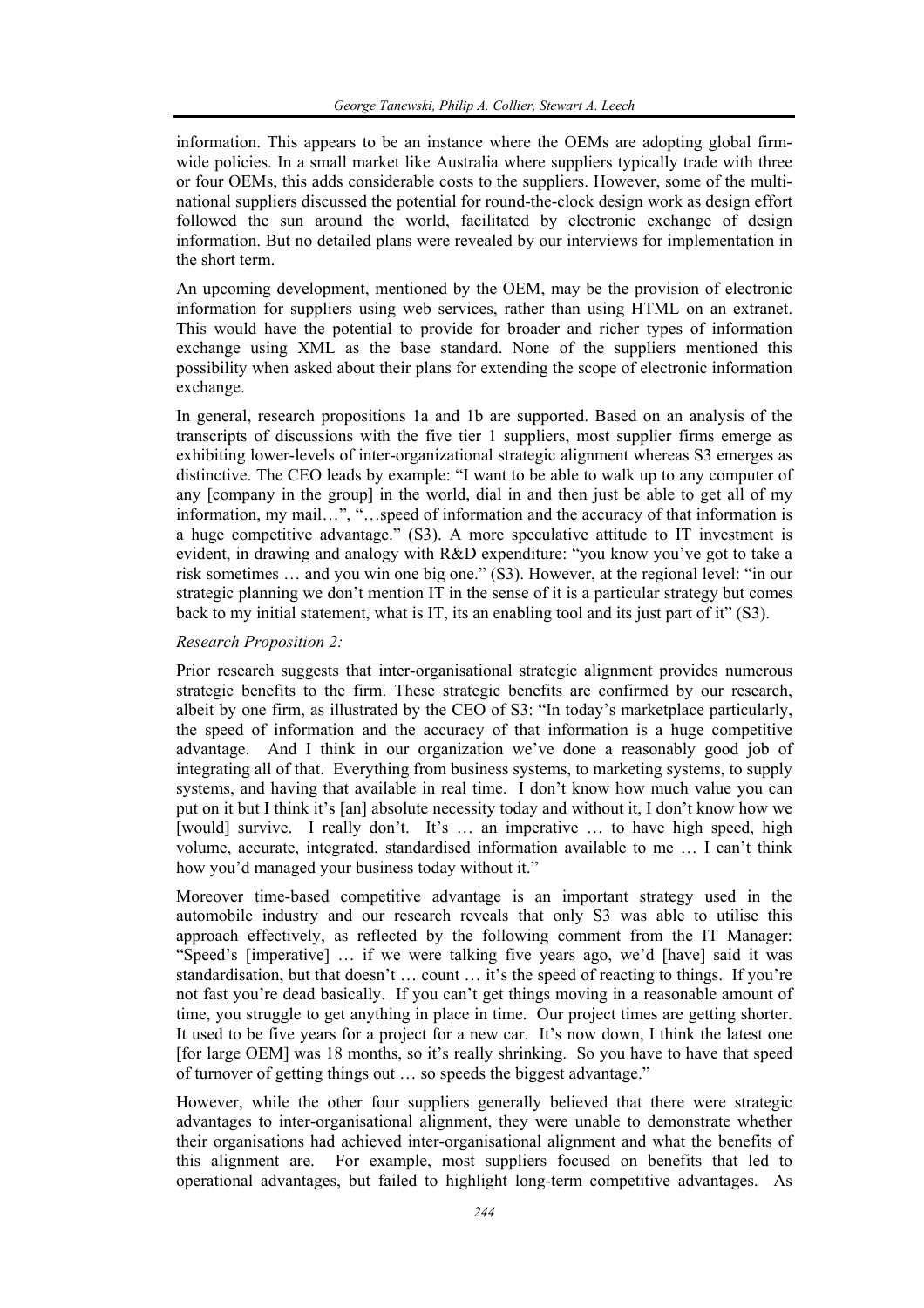such, the General Manager of Logistics at S2 reflects this sentiment in the following manner: "IT can play an important role in being part of the competitive edge. Because ... [IT] allows us to become efficient in production, we can do it at a much lower cost [and] if we can identify where our problems in inefficiencies are ... that is the role of IT in the organisation."

Thus based on our analysis of the transcripts of discussions with the five tier 1 suppliers, only one supplier firm was able to outline the strategic benefits of inter-organisational alignment, that is, "It helps [in] the globalisation of the business … assists in the management of all [facets] of the business … and assists in real time information, which is of strategic importance to us" (CEO, S3). As such, research proposition 2 is supported by our research.

## **5. Some Possible Implications for Practice**

The impetus for IT adoption in the automotive industry should not be left solely to the discretion of the OEMs. The five suppliers interviewed in this research perceive that the OEMs influence the choices over methods for information exchange, but most feel there is latitude for negotiation over details and timing. S3 in particular perceived that the vehicle makers are receptive to suggestions, that they synthesize the best suggestions and exploit them in the industry. The OEM itself expressed a clear policy not to endorse any particular software vendor, and expressed reluctance to be seen to mandate any particular technology or standard, in case its lifetime provided short and the mandate became unsustainable.

The automotive exchanges such as  $AANX^7$ , and Covisint<sup>8</sup> globally, that arise from automotive federations or joint ventures, are a further potential influence on suppliers. In Australia, Covisint has not being strongly backed after an initial push towards adoption. It is seen as a largely web-based resource and only one supplier included in this research is a member. (The level of adoption is similar to that reported in Europe by Arbin & Essler (2002)). Meanwhile there is a perception amongst suppliers that the vehicle makers support adoption of AANX, and its perceived benefits are to provide relatively cheaper EDI connectivity and sufficient bandwidth for exchanging engineering information. There is also a continuing debate and tension between the vehicle makers' proprietary networks and information resources, versus those that have broader industry representation.

The specialist logistics firms are also emerging as important stakeholders in the automotive industry. These firms have sophisticated software to integrate global supply chain execution and management by linking the physical shipping of inventory with electronic information about that inventory, thus providing track and trace of inventory in real time. They also value add to the information by analysis that can provide tailored management reports, for example concerning supplier performance. Some logistics providers are also engaged in final sub-assembly of components from suppliers prior to delivery to OEMs, which can further strengthen their importance to the industry.

In summary, for the Australian automobile industry at least, it appears very clear that a more mature approach to IT governance (from the IT strategy dimension) is required. Time-based competitive advantage is systemic (Chatfield & Yetton 2000), and relies on systemic competencies in IT strategy. This is not being achieved currently in the

 $^7$  http://www.motor.net.au/aanx/, accessed on 14 January 2003.  $^8$  http://www.covisint.com, accessed on 14 January 2003.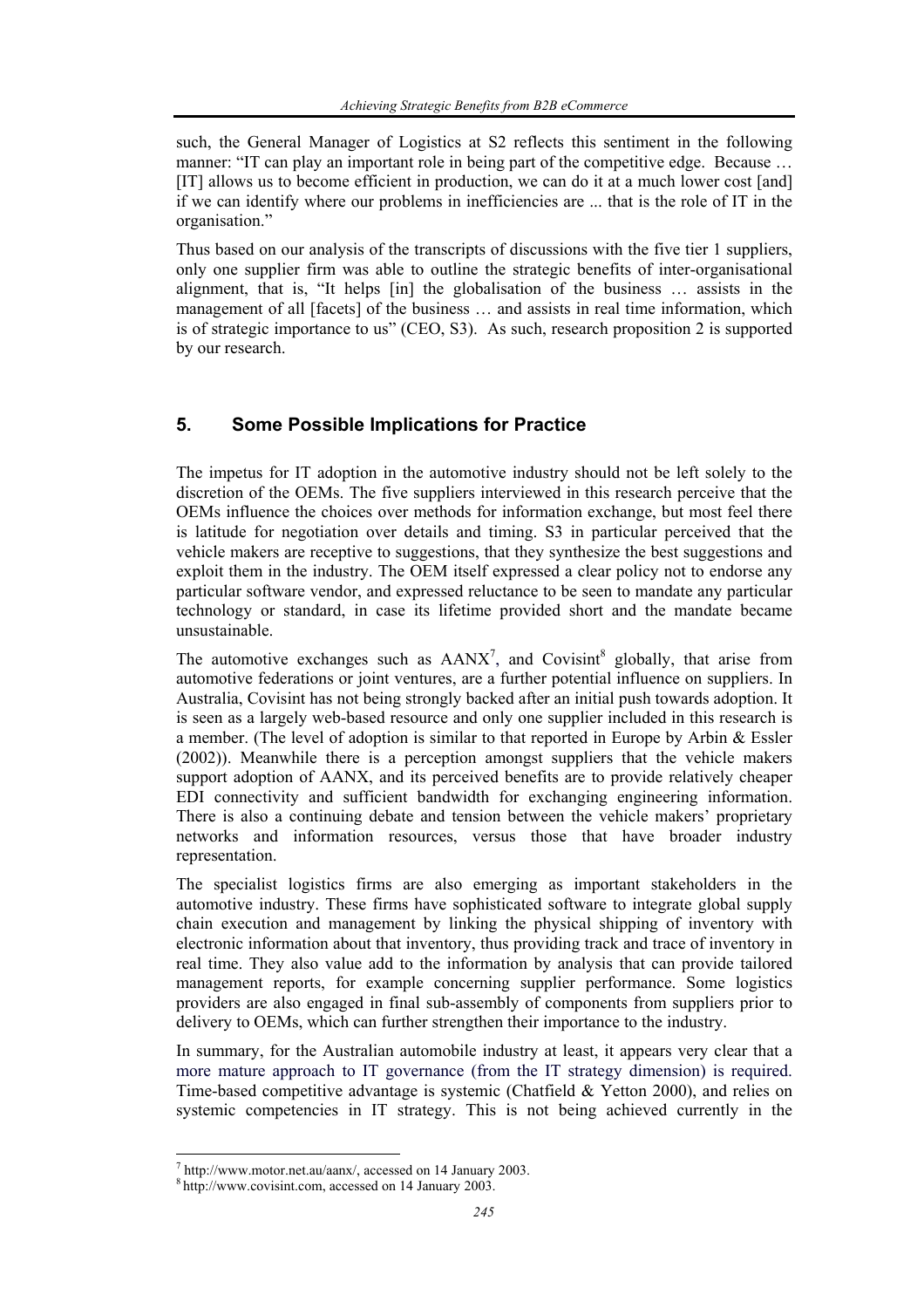Australian automotive industry. This suggests that customer power alone is not appropriate and that OEMs need to facilitate more, and suppliers need to be more proactive.

In the future, Web services, including  $UDDI<sup>9</sup>$  and ebXML (Kotok & Webber 2002), are likely to be used at relatively low cost over the Internet once critical mass and a suitable security regime is established. Such Web services may diminish the business case from specialized network exchanges like AANX. Furthermore, logistics is rapidly becoming an information-intensive activity, especially in the context of time-based competitive advantage. The network exchanges, which provide for information exchange separate from the physical goods, may simply duplicate much of the information that is also required for logistics to operate effectively.

# **6. Conclusions and Limitations**

The results of the research in this study have indicated that tier 1 suppliers in the automotive industry in Australia have, at least to some degree, attempted to make changes to their IT infrastructure and processes to accommodate the requirements of electronic information interchange with major customers. On the other hand, it was clear that the role of IT was only to support business and not to drive business strategy. In general, the supplier firms generally have a low-level IT strategy and limited methods available to develop an IT strategy.

There are several limitations of this study. First, a case study research method was used, and consequently, the limitations associated with the case study approach are applicable (Yin, 1994). Second, a convenience sampling procedure was used, but on sound advice from a knowledgeable consultant to the industry. Third, the number of firms was limited.

Several avenues for future research result from this study. While the research findings provide evidence on the changes made to IT infrastructure by a limited number spoke firms in response to requirements from hub firms in the automotive industry in Australia, a survey that covers the majority of spoke firms would be valuable to gain a better understanding as to whether the results hold across the whole industry. Second, future research on other industries where similar requirements of hub firms of spoke firms would provide evidence across industry settings. Third, the emergence of web services, the availability of a wider range of electronic modes and the software provided by logistics firms will no doubt require future study into changes to inter-organizational strategic alignment for B2B e-commerce.

# **Acknowledgements**

We are very grateful to Mr Stewart Leslie, Director Causeway Consulting Pty Ltd, Fellow of the Department of Accounting and Business Information Systems University of Melbourne, and previously partner with KPMG, for his assistance as a consultant to this project. We are also grateful to the OEM and the five tier 1 suppliers that informed this research.

<sup>9</sup> www.uddi.org, accessed 23 January 2003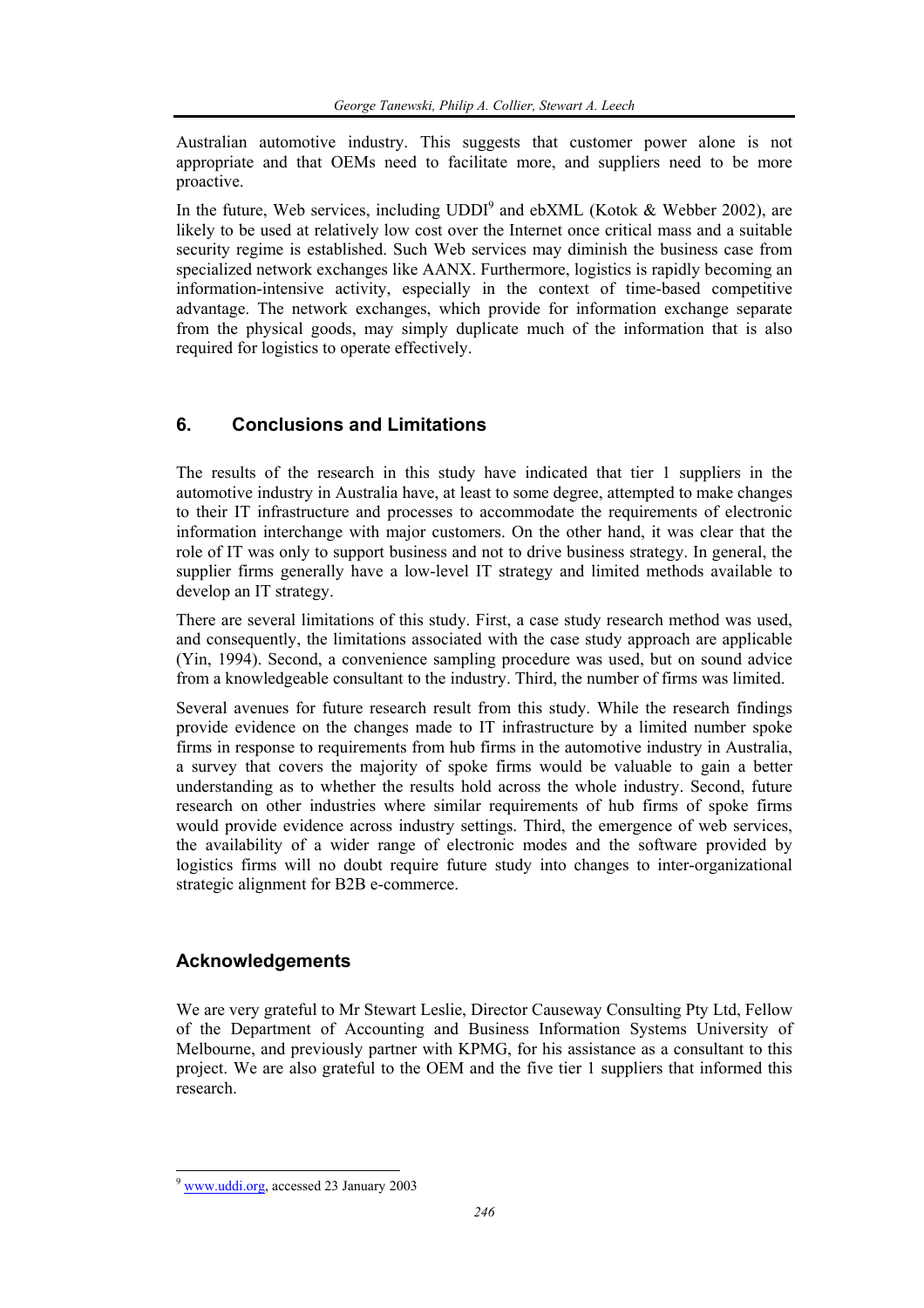#### **References**

- Arbin, K & U. Essler (2002) Emerging Industrial eMarkets: The Case of Covisint in Europe. 15th Bled Electronic Commerce Conference, Bled, Slovenia, June 17-19, 2002.
- Barber, N. F. (1991) Hubs and spokes. EDI Worlds, 1(11), 6–9.
- Bergeron, F. & L. Raymond. (1997) Managing EDI for corporate advantage: A longitudinal study. Information Management, 31(6), 319-333.
- Brynjolfsson, E., A. Renshaw, & M. van Alstyne (1997) The matrix of change. Sloan Management Review, Winter, 37-54.
- Chandler, A. (1962) Strategy and Structure: Chapters in the History of the Industrial Enterprise. Cambridge, MA: MIT Press.
- Chatfield, A.T. & P. Yetton (2000) Strategic payoff from EDI as a function of EDI embeddedness. Journal of Management Information Systems, 16(4), 195-224.
- Den Hengst, M. & H. G. Sol (2002) The Impact of Electronic Commerce on Interorganizational Coordination: A Framework from Theory Applied to the Container-Transport Industry, International Journal of Electronic Commerce, 6(4), 73–91.
- Eisenhardt, K. M. (1989) Building theories from case study research. Academy of Management Review, 14(4), 532-550.
- Gebauer, J. & M. J. Shaw. (2002) Introduction to the special section: Business-tobusiness electronic commerce. International Journal of Electronic Commerce,  $6(4)$ , 7–17.
- Hart, P. J. & C. S. Saunders. (1998) Emerging electronic partnerships: Antecedents and dimensions of EDI use from the supplier's perspective. Journal of Management Information Systems, 14(4), 87–111.
- Henderson, J. C. & N. Venkatraman (1999) Strategic alignment: Leveraging information technology for transforming organizations, IBM Systems Journal, 38(2&3), 472– 484.
- Iskandar. B. Y., S. Kurokawa & L. J. LeBlanc. (2001) Business-to-business electronic commerce from first- and second-tier automotive suppliers' perspectives: A preliminary analysis for hypothesis generation. Technovation, 21, 719–731.
- Khananchi, D. & S. G. Sutton (2000) Assurance Services for Business-to-Business Electronic Commerce: A Framework and Implications, Journal of the Association for Information Systems, Vol. 1, Article 11.
- Kotok, A. & D. R. R. Webber (2002) ebXML: The New Global Standard for doing Business over the Internet, New Riders, Pearson.
- Laudon, K. C. and C. G. Traver (2002) E-commerce business technology and society, Addison-Wesley.
- Lauer, T.W. (2000) Side effects of mandatory EDI order processing in the automotive supply chain. Business Process Management Journal, 6(5), 366–375.
- Miles, M. B. & A. M. Huberman. (1994) Qualitative Data Analysis. Thousand Oaks, CA: Sage Publications.